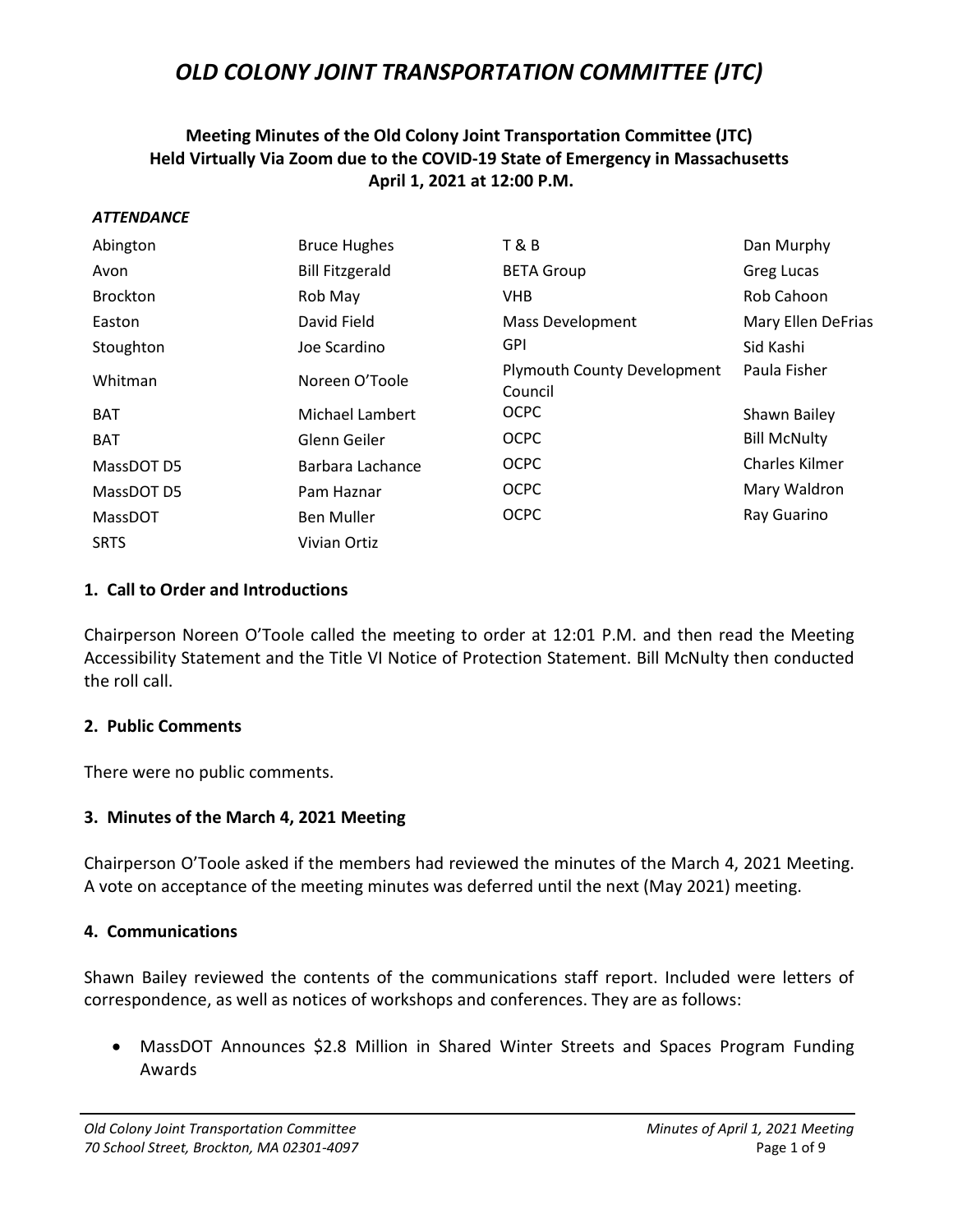- Massachusetts Safe Routes to School (SRTS) Spring Webinar New Tools for Schools April 14, 2021
- Virtual 2021 MassDOT Transportation Innovation Conference May 25-27, 2021
- Community One Stop for Growth
- MBTA To Restore Service to Pre-Pandemic Levels

## **5. Reports**

## *A. Brockton Area Regional Transit Authority (BAT)*

Michael Lambert reported on the following:

- Safety Update All workers are healthy, and Brockton Area Transit does not currently have any staff in quarantine due to COVID-19.
- All workers have received at least the first shot of the Vaccine. Michael Lambert thanked the City of Brockton, Massachusetts Department of Public Health, and Brockton Neighborhood Health.
- Ridership continues to be about 60% lower than pre-pandemic ridership levels. BAT hopes to see ridership increase with warmer weather and higher vaccination levels
- BAT received 2 discretionary grants from MassDOT. The first grant continues BATs expanded service into Stoughton. The second grant is for BATs Commuter Rail Pilot. This provides reduced fare trips from Brockton Commuter Rail Station to JFK-UMass and South Station. This helps with overcrowding on the Ashmont Bus
- BAT will be installing new bike equipment this Spring.

## *B. Greater Attleboro-Taunton Regional Transit Authority (GATRA)*

Shawn Bailey reported that there are no GATRA updates.

## *C. South Coast Rail Project*

Shawn Bailey reported on the following:

- Drainage work along the railroad right of way in Fall River is in progress
- Tree clearing and erosion control between Middleborough and East Taunton Station continues
- A retaining wall has been constructed along the railroad ROW in Assonet
- Additional work completed thus far includes site preparation, drainage and utility installation, and material delivery at stations, layover sites, and along the railroad ROW from Middleborough to New Bedford and on the Fall River Secondary

Joe Scardino asked if Phase 2 will get funded out of the transportation bond bill or the next big infrastructure bill coming out of Washington. Shawn Bailey stated that he will look into that and have an update by next meeting.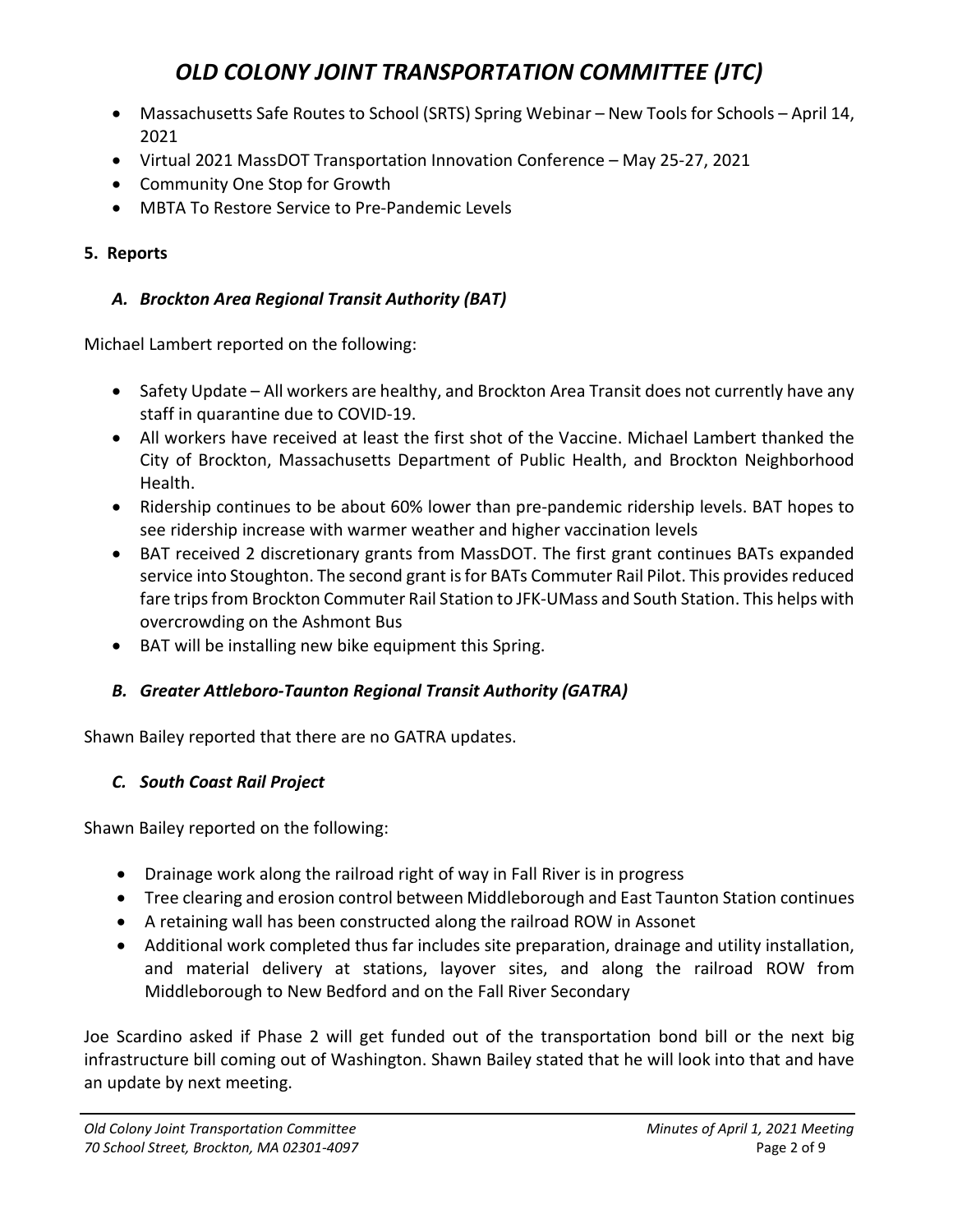#### **6. Old Business**

#### *A. FFY 2021-2025 Transportation Improvement Program (TIP) Implementation*

Charles Kilmer discussed updates to projects in the FFY 2021-2025 TIP. They are as follows:

#### **FFY 2021 Projects:**

#### AVON – INTERSECTION IMPROVEMENTS AT HARRISON BOULEVARD AND POND STREET (608086)

o Construction bids opened on March 2, 2021. Low bid was \$3,998,824.70 was submitted by George R. Cairns & Sons Inc. of Windham, NH

#### STOUGHTON – IMPROVEMENTS AT RICHARD WILKINS ELEMENTARY SCHOOL (SRTS) (608829)

o Plans, Specifications, and Estimate (PS&E) Resubmission 1 Package received by MassDOT (3/5/2021)

#### **7. New Business**

#### *A. Massachusetts Safe Routes to School Program*

*Guest Speaker: Vivian Ortiz, Massachusetts Safe Routes to School*

Vivian Ortiz provided a presentation on the Massachusetts Safe Routes to School Program.

- The Massachusetts Safe Routes to School Program is funded by the United States Department of Transportation (DOT) as part of the Transportation Alternatives Program
- The Program has been funded by MassDOT since 2005
- Outreach coordinators serve six regions covering the Commonwealth
- There are currently 924 Safe Routes to School partner schools in Massachusetts
- Recognized by the National Safe Routes to School Partnership as "Building Speed"

Safe Routes to School incorporates the six E's of transportation (Evaluation, Education, Encouragement, Engagement, Engineering, and Equity) in its operations.

#### Sustainability:

- Adding active transportation policy language to the school district or school's wellness policy
- Naming schools that are impacted in street improvement projects
- Asking school building committees to reach out to MA SRTS for guidance on how to build campuses that are less car-centric
- Establishing SRTS Taskforces

Chairperson Noreen O'Toole stated that she witnessed a group of eight girls on their bikes crossing the street but not one of the looked to the left to check for traffic. Vivian Ortiz stated that when SRTS does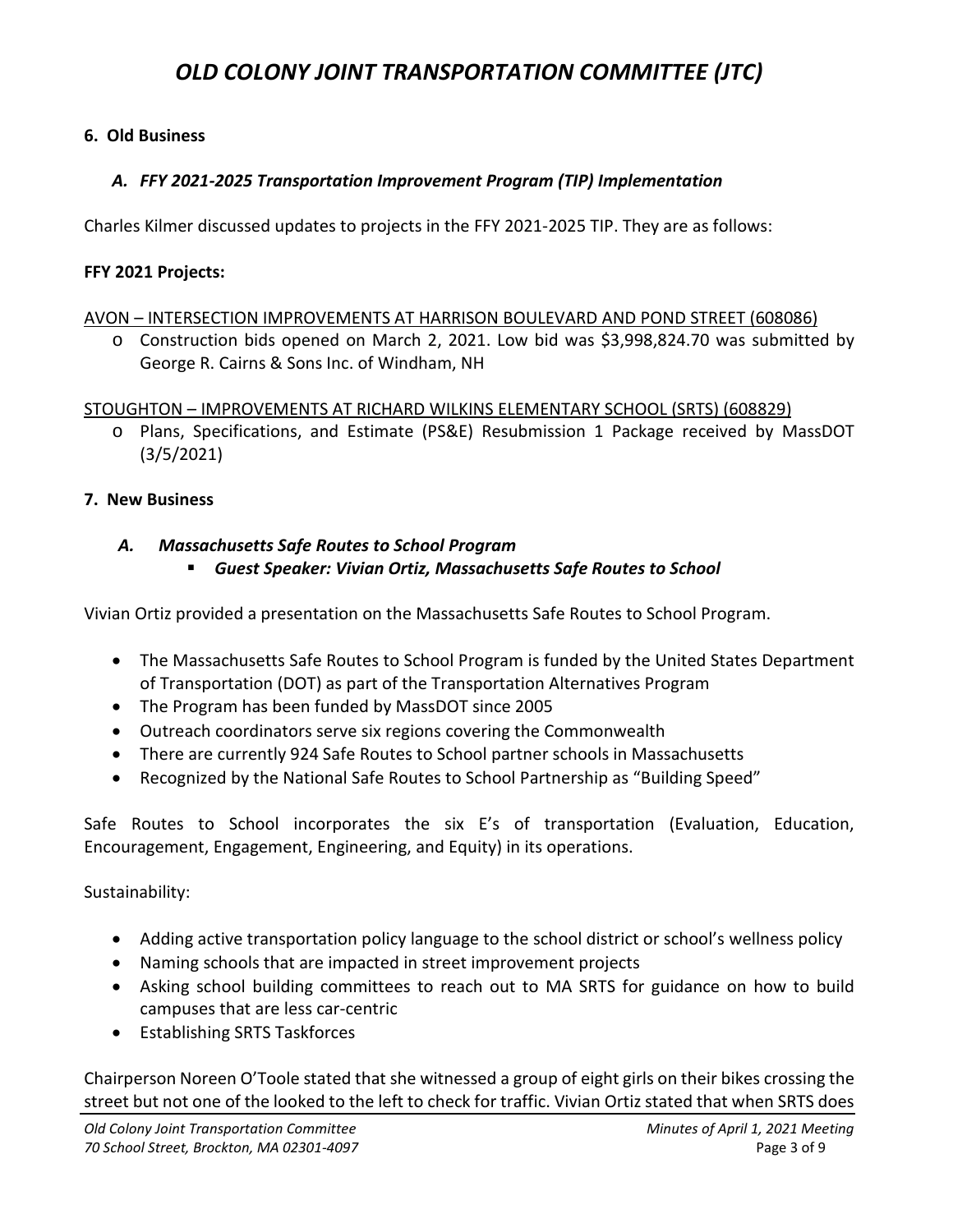the Bike Rodeo and Skills training, one of the things they teach is how to scan for traffic.

Joe Scardino observed that there are more and more kids without helmets. He suggested there needs to be more public outreach campaigns to educate parents on teaching their kids to wear helmets. Vivian Ortiz stated that a lot of this has to do with peer pressure. Kids leave the house with their helmet and then take it off when they join up with their friends that are not wearing a helmet.

Pam Haznar thanked Vivian Ortiz for her presentation. Pam stated that this program is great. She noted several schools in the District have received transportation improvements through the program.

Dan Murphy asked if he wanted to volunteer to get involved into making some of these events happen who would he talk to. Vivian Ortiz stated that they should contact her.

### *B. Development of the FFY 2022 – 2026 Transportation Improvement Program (TIP) Scenarios and Determination of MPO Preferred Set of Projects*

Charles Kilmer stated that the MPO, at their meeting on March 16, 2021, reviewed and considered several programming scenarios and then selected a preferred scenario for their programming of projects in the FFY 2022 – 2026 TIP.

The preferred scenario is as follows:

- PEMBROKE REHABILITATION OF ROUTE 36 (CENTER STREET) FROM ROUTE 27 TO ROUTE 14
	- o Program Year 2022
- STOUGHTON INTERSECTION IMPROVEMENTS AND RELATED WORK AT CENTRAL STREET, CANTON STREET AND TOSCA DRIVE
	- o Program Year 2023
- STOUGHTON CORRIDOR IMPROVEMENTS ON ROUTE 138 AC PHASE 1 OF 2 (TOTAL COST IS \$11,485,518 WITH FFY 2023 COST OF \$6,971,447 AND FFY 2024 COST OF \$4,514,071) o Program Year – 2023
- STOUGHTON CORRIDOR IMPROVEMENTS ON ROUTE 138 AC PHASE 2 OF 2 (TOTAL COST IS \$11,485,518 WITH FFY 2023 COST OF \$6,971,447 AND FFY 2024 COST OF \$4,514,071) o Program Year – 2024
- BROCKTON ROUTE 123 (CENTRE STREET) AT PLYMOUTH STREET SIGNALIZATION AND GEOMETRIC IMPROVEMENTS
	- o Program Year 2024
- EASTON CORRIDOR IMPROVEMENTS ON ROUTE 138 INCLUDING INTERSECTION IMPROVEMENTS AT ROUTE 138 AND ELM ST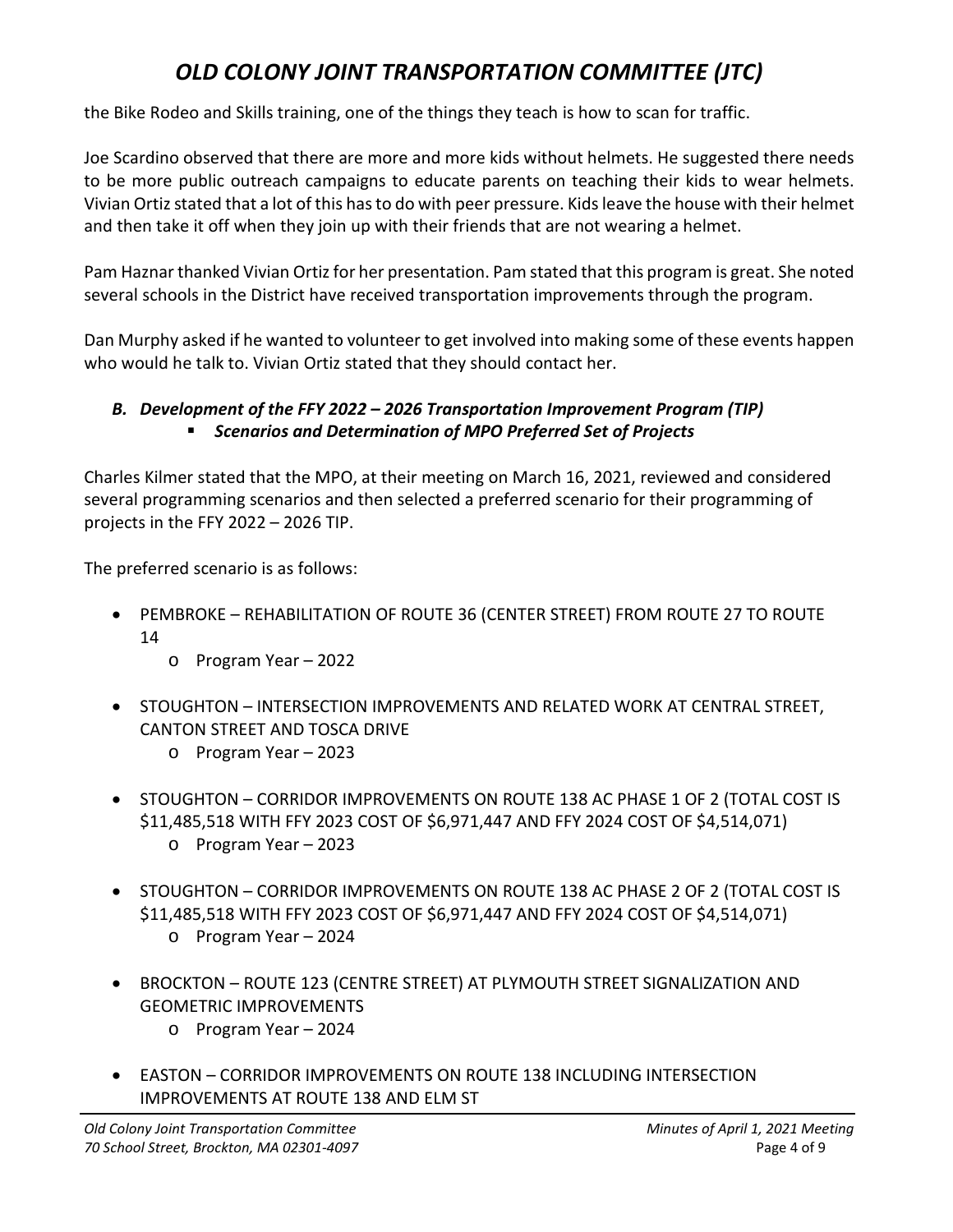- o Program Year 2025
- BROCKTON INTERSECTION IMPROVEMENTS AT LYMAN STREET/GROVE STREET/SUMMER STREET & REPLACEMENT OF GROVE STREET BRIDGE, B-25-005, OVER SALISBURY PLAIN RIVER
	- o Program Year 2025
- ABINGTON INTERSECTION IMPROVEMENTS AT HANCOCK STREET AND CHESTNUT STREET o Program Year – 2026
- HANSON CORRIDOR IMPROVEMENTS ON ROUTE 14 (MAQUAN STREET), FROM THE PEMBROKE T.L. TO INDIAN HEAD STREET AND RELATED WORK AC PHASE 1 OF 2 (TOTAL COST IS \$11,960,783 WITH \$5,464,471 IN FFY 2026 AND \$6,496,312 IN 2027) o Program Year – 2026
- HANSON CORRIDOR IMPROVEMENTS ON ROUTE 14 (MAQUAN STREET), FROM THE PEMBROKE T.L. TO INDIAN HEAD STREET AND RELATED WORK AC PHASE 2 OF 2 (TOTAL COST IS \$11,960,783 WITH \$5,464,471 IN FFY 2026 AND \$6,496,312 IN 2027)
	- o Program Year 2027

Joe Scardino asked where the inflation figures come from. Charles Kilmer stated that we use a 4% per year increase in price. This was an agreed to inflation factor between Federal Highway and MassDOT and is uniform across the state.

Glenn Geiler provided a summary of the Transit Projects in the TIP. There is a total of 41 projects and includes the replacement of 14 buses, continuation of vehicle overhaul program, safety improvements for both BAT facilities, and new technology.

### *C. FFY 2022 Old Colony Unified Planning Work Program (UPWP) Universe of Projects*

Charles Kilmer discussed the Universe of Projects for the UPWP.

Draft Universe of Projects for Element 3000:

- 1. Brockton Route 27 (Reynolds Memorial Highway) Corridor Study
- 2. Duxbury Route 14 Corridor Study from Pembroke Town Line to Route 3A
- 3. Plymouth Long Pond Road Corridor Study from Obery Street to Drew Road
- 4. Regional 2023 Coordinated Public Transit Human Services Transportation (HST) Plan
- 5. Regional Corridor Profile Study
- 6. Regional Freight Study and Action Plan
- 7. Regional Road Safety Audits (RSAs) at Multiple Locations
- 8. Regional Major Bottleneck Identification Study
- 9. Regional Route 3 Safety and Mobility Study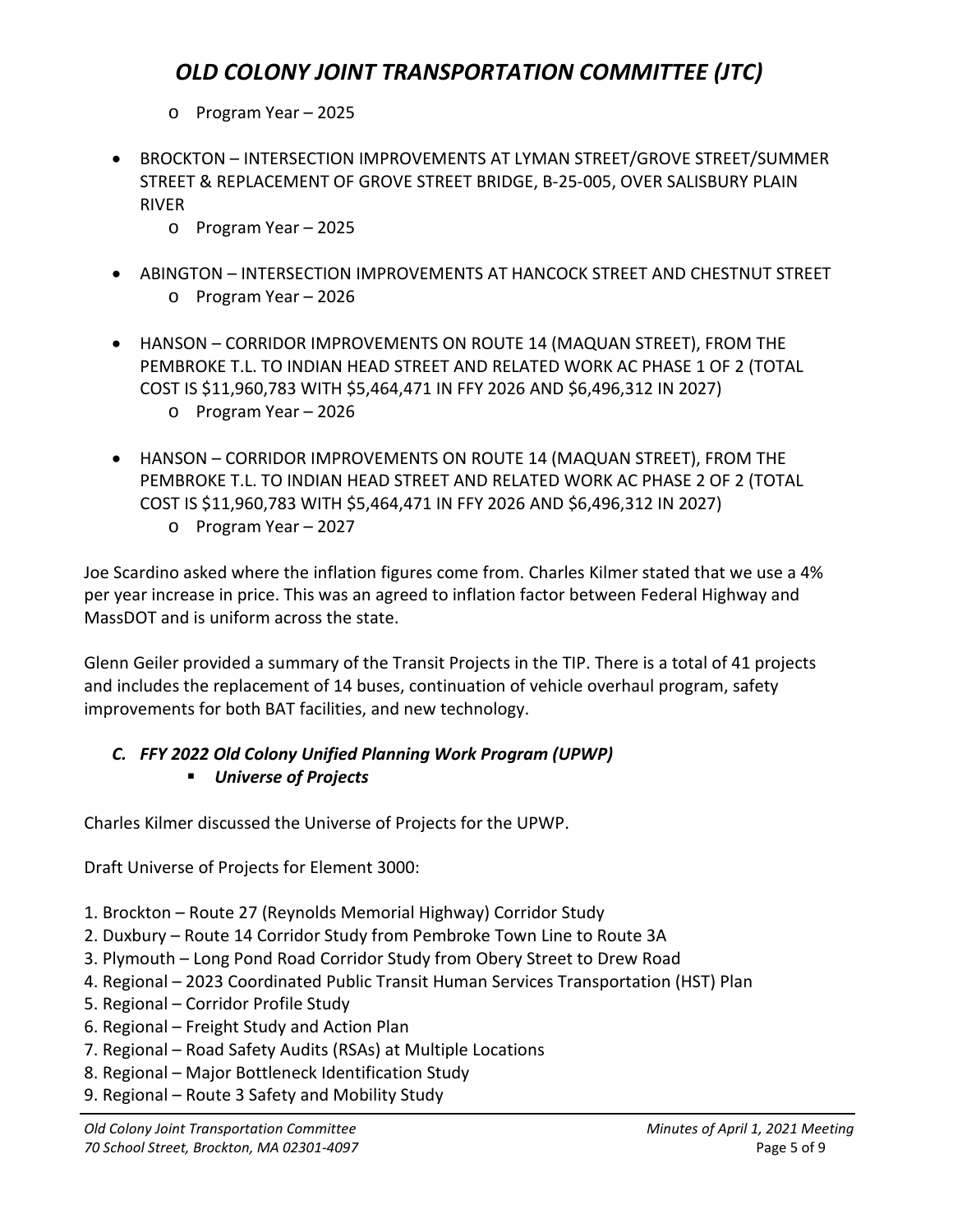#### 10. Regional – Route 24 Safety and Mobility Study

#### *D. Old Colony Public Participation Plan (PPP) Update on Draft Old Colony Public Participation Plan (PPP)*

Ray Guarino provided an update on the Draft Old Colony PPP.

The most significant changes in the update over the previous plan include the establishment of Measures of Effectiveness to evaluate the outreach efforts. Other changes in the PPP update include the establishment of the Reflections, Opportunities and Actions (ROA) Task Force at OCPC to strengthen the values and workplace policies and identify areas for opportunities of improvement regarding public participation methods, pro=active engagement in identifying stakeholders, and documenting LEP/Title VI encounters. In addition, the COVID pandemic has brought to light the need to ensure we adhere to public outreach guidelines as we utilize virtual meetings.

A draft of the update of the Old Colony MPO's PPP will be presented to the MPO at the April MPO meeting for a 45-day public review.

#### **8. Other Business and Public Comment**

#### *A. Community Local Technical Assistance Studies*

Bill McNulty reported on the following Community Local Technical Assistance Studies:

The Town of Kingston has requested a follow-up review of a 2018 traffic study prepared by Old Colony Planning Council of the Historic District centered around Green Street.

#### Project Status Updates

#### **Avon**

• Traffic Study for East Main Street (Route 28) at East and West Spring Street **-** Data analysis in progress

#### **Brockton**

- Road Safety Audit for Main Street at Forest Avenue To be scheduled late Spring or early Summer 2021
- Road Safety Audit for Pearl Street at Torrey Street To be scheduled late Spring or early Summer 2021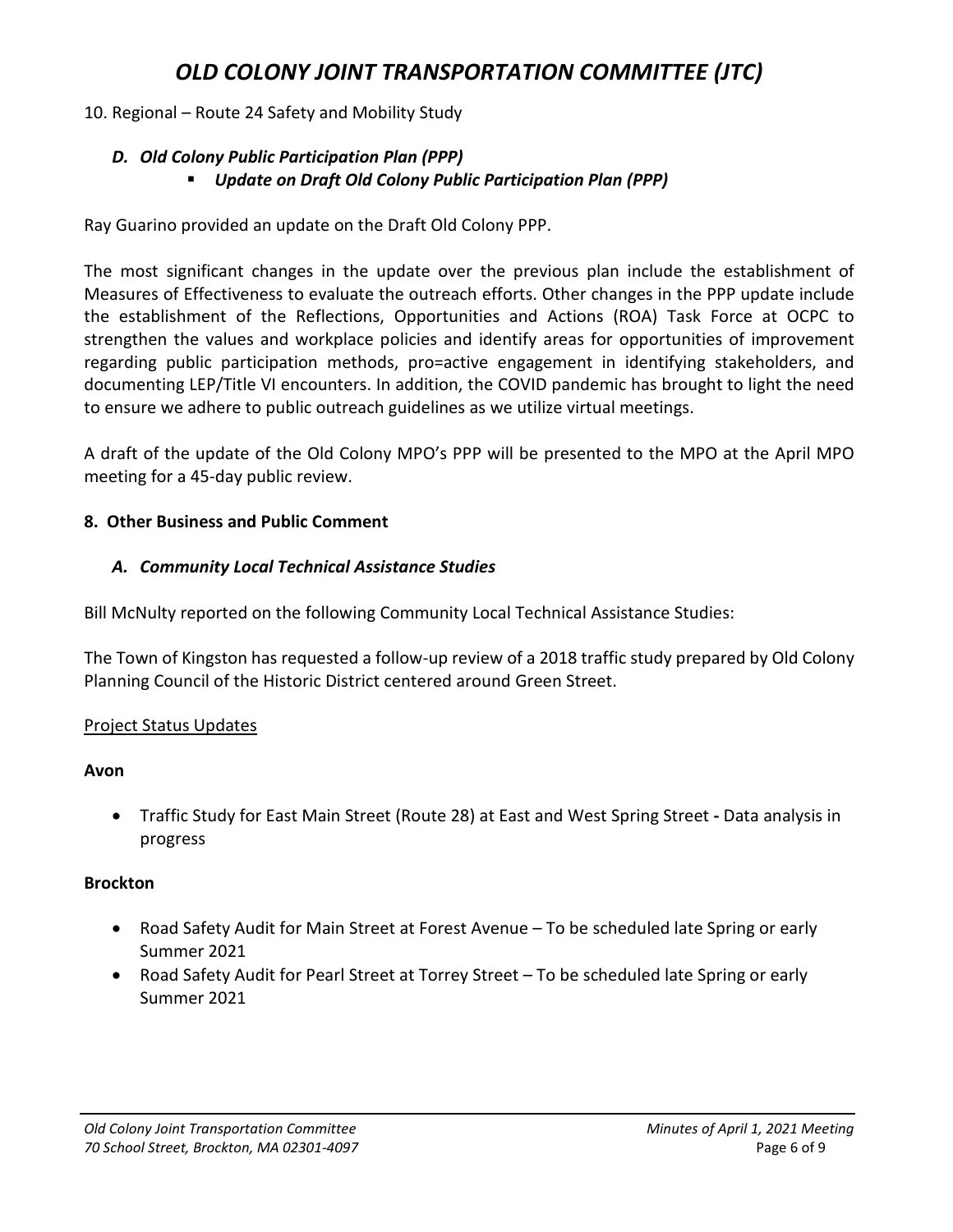#### **Duxbury**

• Follow-up Traffic Study: Travel Speeds on Various Roadways – Data collection planned for Spring 2021

### **Kingston**

• Review of Kingston Historic District Traffic Pattern and Potential Traffic Calming Options – Ongoing analysis and technical assistance

### **Plymouth**

• Clark Road/Beaver Dam Road Traffic Speed Analysis – Additional Data Collection planned for Summer 2021

### **Plympton**

• Technical Analysis and Guidance for Establishing Safety Zones – Data Collection in progress

#### **Stoughton**

- Turnpike Street Traffic Speed Study Data Collection in progress
- *B. Staff Reviews on ENFs, EIRs, and NPCs*

Shawn Bailey summarized the Environmental Notification Forms (ENFs), Environmental Impact Reports (EIRs), Notices of Project Changes (NPCs), and Certificates for projects within the OCPC region that are undergoing Massachusetts Environmental Policy Act (MEPA) Office review.

### **ENF**

### **EEA #16346 – Release of House Lot from Agricultural Preservation Restriction (APR) (Doten Road) - Plymouth**

This ENF is submitted in connection with the creation of a house lot on the southerly side of Doten Road in Plymouth, its release from a 1984 APR and the Amendment and confirmation of that APR as it affects the remaining land subject to it. The purpose of this project is succession planning. The proposed house lot will be used as a single-family residence and barn. The remaining APR acreage will be farmed

### **CERTIFICATES**

### **EEA #16268 – Proposed Duxbury Beach Nature-Based Storm Damage Protection Project (Duxbury)**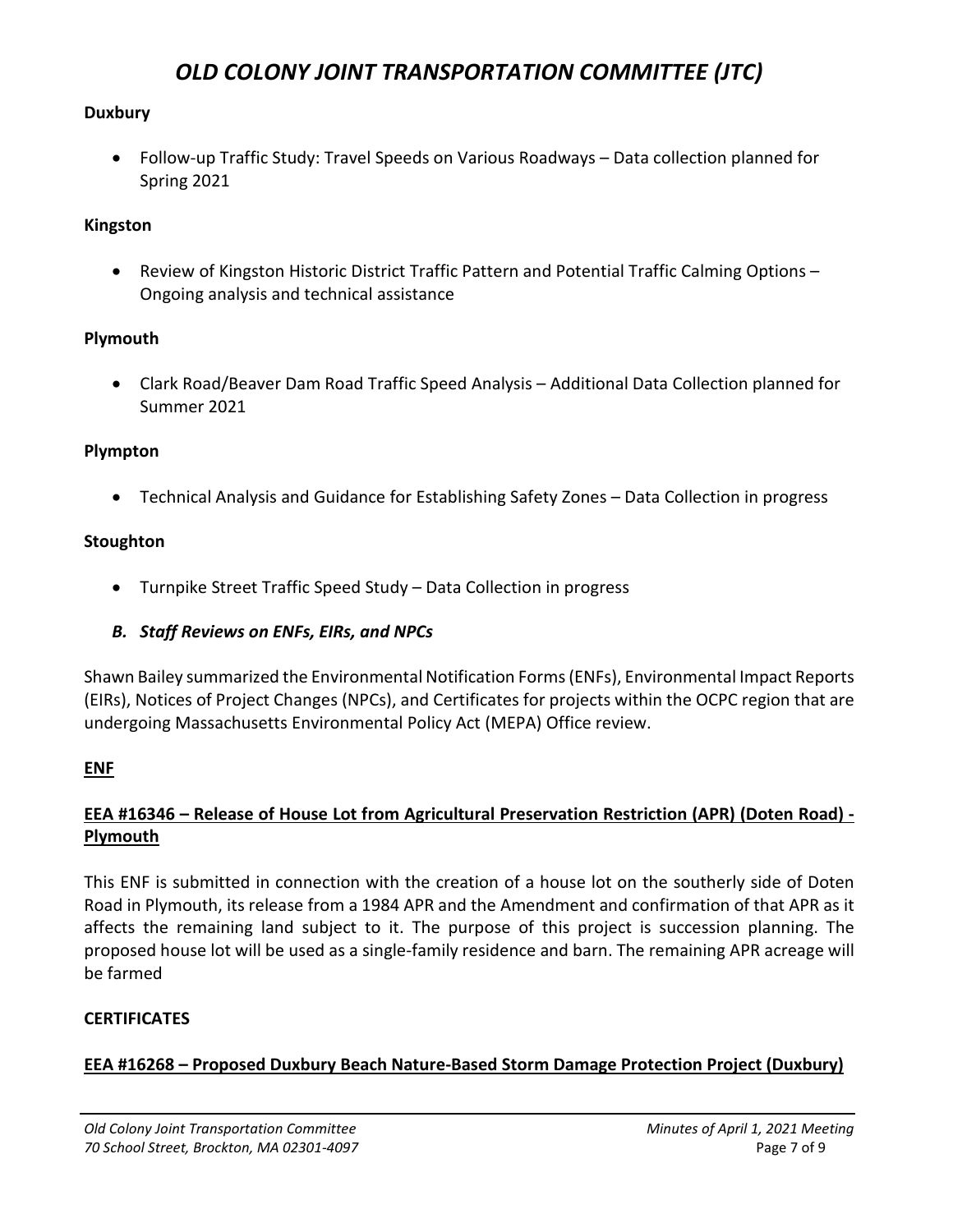The proposed project includes 4 key components:

- 1. Oceanside beach and dune nourishment
- 2. Bayside erosion control
- 3. Flood vulnerability reductions along roadway
- 4. Powder Point Bridge abutment area erosion control

The certificate states that this project adequately and properly complies with MEPA.

## **EEA #16325 – Red Mill Road Water Treatment Plant (Easton)**

The site selected for the proposed water treatment plan (WTP) is an undeveloped, wooded area located at 12 Red Mill Road, Easton, MA. The project consists of the construction of a WTP, including utility work near Well Station 3 and a new generator at Well Station 5; a residual management lagoon system; and minor modifications to interior piping at Well Stations 3,5, and 7.

The Certificate states that this project does not require an Environmental Impact Report (EIR).

### **EEA #16328 – Downtown/Trout Brook Redevelopment Plan (Brockton)**

The boundary of the redevelopment area includes the CSX property, which is a former railyard for freight rail, and surrounding properties. The area is bisected by Trout Brook. This redevelopment area is directly adjacent to Downtown Brockton and is generally located between the MBTA Commuter Rail Tracks on the west and Parker Street on the east.

Potential Build-out from this plan:

- Residential Apartments: 250-300 units (Monthly Rent: \$1,350-\$1,900/month)
- Single-Family Detached Houses: 31 lots
- Commercial Flex: ~185,000 SF
- Retail/Office Ground Floor: ~14,000 SF
- Public Safety Building or Commercial Flex: ~63,000 SF

The Certificate states that this project does not require an Environmental Impact Report (EIR).

### **EEA #16324 – MBTA Service Level Reduction (Statewide)**

Challenged by unprecedentedly low ridership due to the COVID-19 pandemic, the MBTA is facing a historic moment. Despite this significant drop in ridership, the MBTA has continued to run service at pre-pandemic levels, even though it does not match current demand. In order to protect essential service for those who depend upon it, the MBTA needs to reduce service where there are fewer riders. The goal of these changes is to preserve access to these transit-critical customers. The MBTA's plan to readjust service levels to current COVID era ridership is an overall program that the MBTA refers to as Forging Ahead.